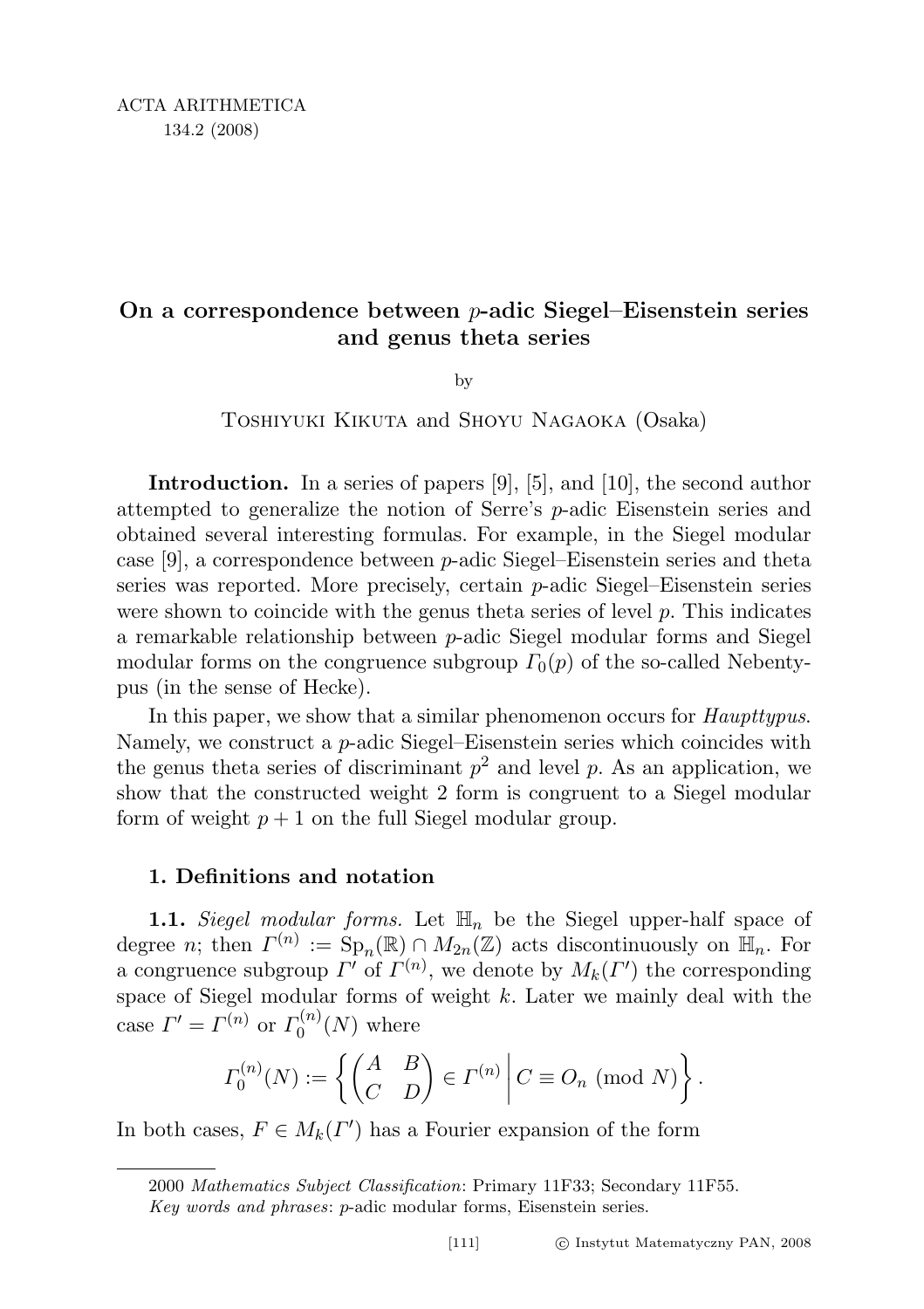112 T. Kikuta and S. Nagaoka

$$
F(Z) = \sum_{0 \le T \in \Lambda_n} a_F(T) \exp[2\pi\sqrt{-1} \operatorname{tr}(TZ)],
$$

where

$$
\Lambda_n = \operatorname{Sym}_n^*(\mathbb{Z}) := \{ T = (t_{ij}) \in \operatorname{Sym}_n(\mathbb{Q}) \mid t_{ii}, 2t_{ij} \in \mathbb{Z} \}
$$

(the lattice in  $\text{Sym}_n(\mathbb{R})$  of half-integral, symmetric matrices).

Taking  $q_{ij} := \exp(2\pi\sqrt{-1} z_{ij})$  with  $Z = (z_{ij}) \in \mathbb{H}_n$ , we write

$$
q^T := \exp[2\pi\sqrt{-1} \operatorname{tr}(TZ)] = \prod_{1 \le i < j \le n} q_{ij}^{2t_{ij}} \prod_{i=1}^n q_i^{t_i},
$$

where  $q_i = q_{ii}, t_i = t_{ii}$   $(i = 1, \ldots, n)$ . Using this notation, we obtain the generalized q-expansion:

$$
F = \sum_{0 \le T \in \Lambda_n} a_F(T) q^T = \sum_{t_i} \left( \sum_{t_{ij}} a_F(T) \prod_{i < j} q_{ij}^{2t_{ij}} \right) \prod_{i=1}^n q_i^{t_i}
$$
  

$$
\in \mathbb{C}[q_{ij}^{-1}, q_{ij}][q_1, \dots, q_n].
$$

1.2. Siegel–Eisenstein series. Define

$$
\Gamma_{\infty}^{(n)} := \left\{ \begin{pmatrix} A & B \\ C & D \end{pmatrix} \in \Gamma^{(n)} \middle| C = O_n \right\}.
$$

For an even integer  $k > n + 1$ , define a series by

$$
E_k^{(n)}(Z) := \sum_{\substack{z \in \mathbb{R}^n \\ (z, z) \in \mathbb{R}^n \\ z \to \infty}} \det(CZ + D)^{-k}, \quad Z \in \mathbb{H}_n.
$$

This series is an element of  $M_k(\Gamma^{(n)})$  called the *Siegel–Eisenstein series* of weight k for  $\Gamma^{(n)}$ . We write the Fourier expansion as

$$
E_k^{(n)} = \sum_{0 \le T \in \Lambda_n} a_k^{(n)}(T) q^T.
$$

It is known that all  $a_k^{(n)}$  $\binom{n}{k}(T)$  are rational. The explicit formula for  $a_k^{(n)}$  $\binom{n}{k}(T)$ has been studied by several people, for example, in [6], [7], [1] for  $n = 2$ , and in [4] in general. For later purposes, we introduce the explicit formula for  $a_k^{(2)}$  $\binom{z}{k}(T)$  according to [1]. For simplicity, we write the Fourier expansion of  $E_k^{(2)}$  $k^{(2)}$  as

$$
E_k^{(2)} = \sum_{0 \le T \in A_2} a_k(T) q^T.
$$

To describe the Fourier coefficient  $a_k(T)$  explicitly, we introduce some notation.

For  $0 < T \in A_2$ , we write

$$
-\det(2T) = D(T)f(T)^2
$$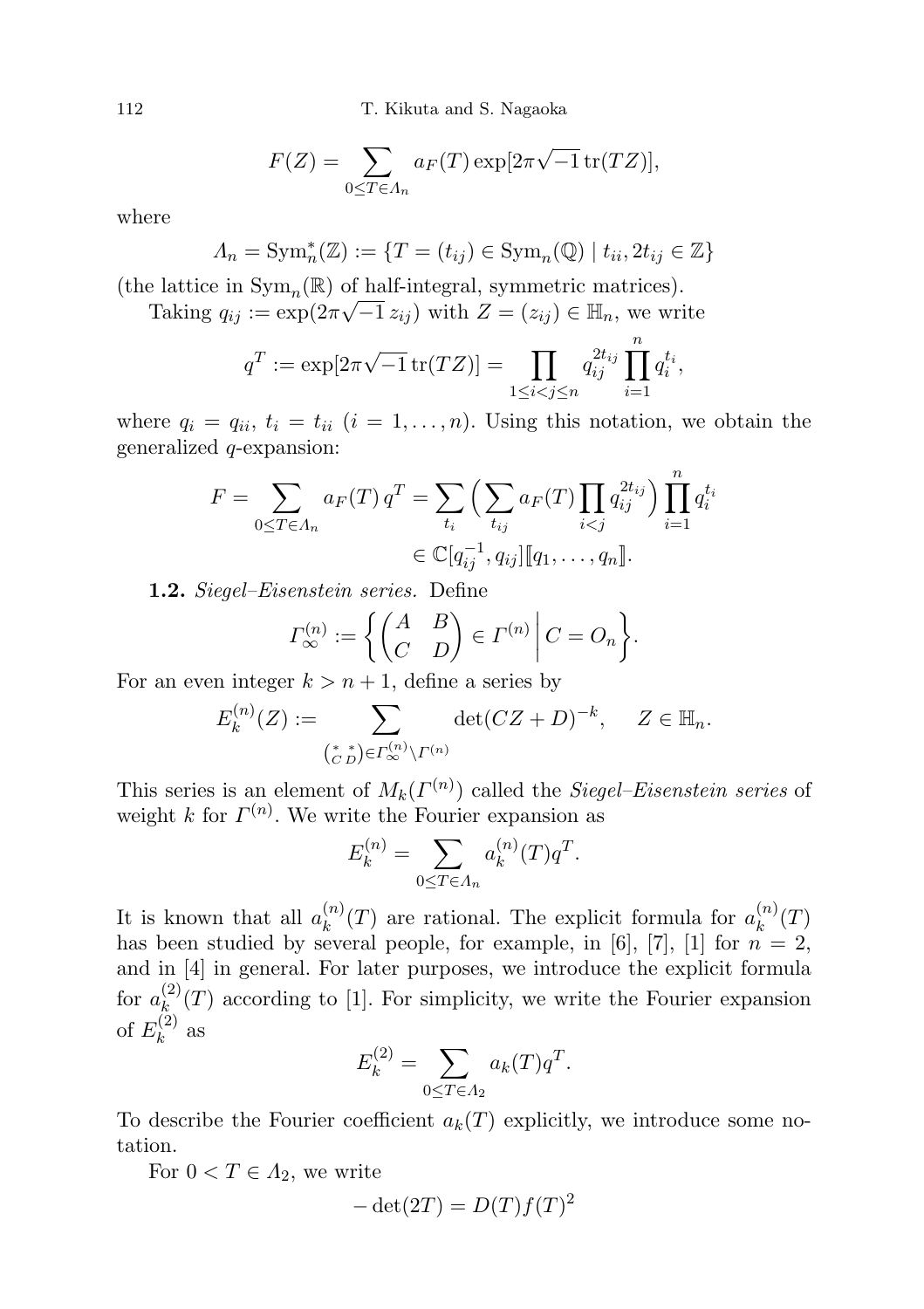where  $f(T) \in \mathbb{N}$  and  $D(T)$  is the discriminant of the imaginary quadratic field  $\mathbb{Q}(\sqrt{-\det(2T)})$ . Moreover, we define the character  $\chi_{D(T)}$  by

$$
\chi_{D(T)} := \left(\frac{D(T)}{r}\right).
$$

Set

$$
\varepsilon(T) := \max\{l \in \mathbb{N} \mid l^{-1}T \in \Lambda_2\}.
$$

It is easy to see that  $\varepsilon(T) | f(T)$ .

**PROPOSITION 1** (Eichler–Zagier [1]). Let T be a positive-semidefinite element in  $\Lambda_2$ .

(1) (1) If rank(T) = 2, then  
\n
$$
a_k(T) = \frac{-4kB_{k-1,XD(T)}}{B_kB_{2k-2}} F_k(T),
$$
\n
$$
F_k(T) = \sum_{0 < d \mid \varepsilon(T)} d^{k-1} \sum_{0 < f \mid \frac{f(T)}{d}} \mu(f) \chi_{D(T)}(f) f^{k-2} \sigma_{2k-3} \left( \frac{f(T)}{fd} \right),
$$

where  $\mu$  is the Möbius function,  $\sigma_m(n) = \sum_{0 < d|n} d^m$ , and  $B_m$  (resp.  $B_{m,\chi}$ ) is the mth Bernoulli (resp. generalized Bernoulli) number. (2) If rank(T) = 1, then

$$
a_k(T) = \frac{-2k}{B_k} \sigma_{k-1}(\varepsilon(T)).
$$

(3)  $a_k(O_2) = 1$ .

**1.3.** Genus theta series. Fix  $0 \lt S \in \Lambda_m$  and define

$$
\theta^{(n)}(S;Z) = \sum_{X \in M_{m,n}(\mathbb{Z})} \exp[2\pi\sqrt{-1} \operatorname{tr}(S[X]Z)], \quad Z \in \mathbb{H}_n,
$$

where  $S[X] := {}^{t}X S X$ .

Let  $\{S_1, \ldots, S_h\}$  be a set of representatives of unimodular equivalence classes of the genus containing S. The genus theta series associated with S is defined by

$$
genus \Theta^{(n)}(S)(Z) := \bigg(\sum_{i=1}^h \frac{\theta^{(n)}(S_i; Z)}{E(S_i)}\bigg) \bigg/ \bigg(\sum_{i=1}^h \frac{1}{E(S_i)}\bigg),
$$

where  $E(S_i)$  is the order of the unit group of  $S_i$ .

We write the Fourier expansion of the genus theta series as

$$
genus \Theta^{(n)}(S) = \sum_{0 \le T \in \Lambda_n} b^{(n)}(T) q^T.
$$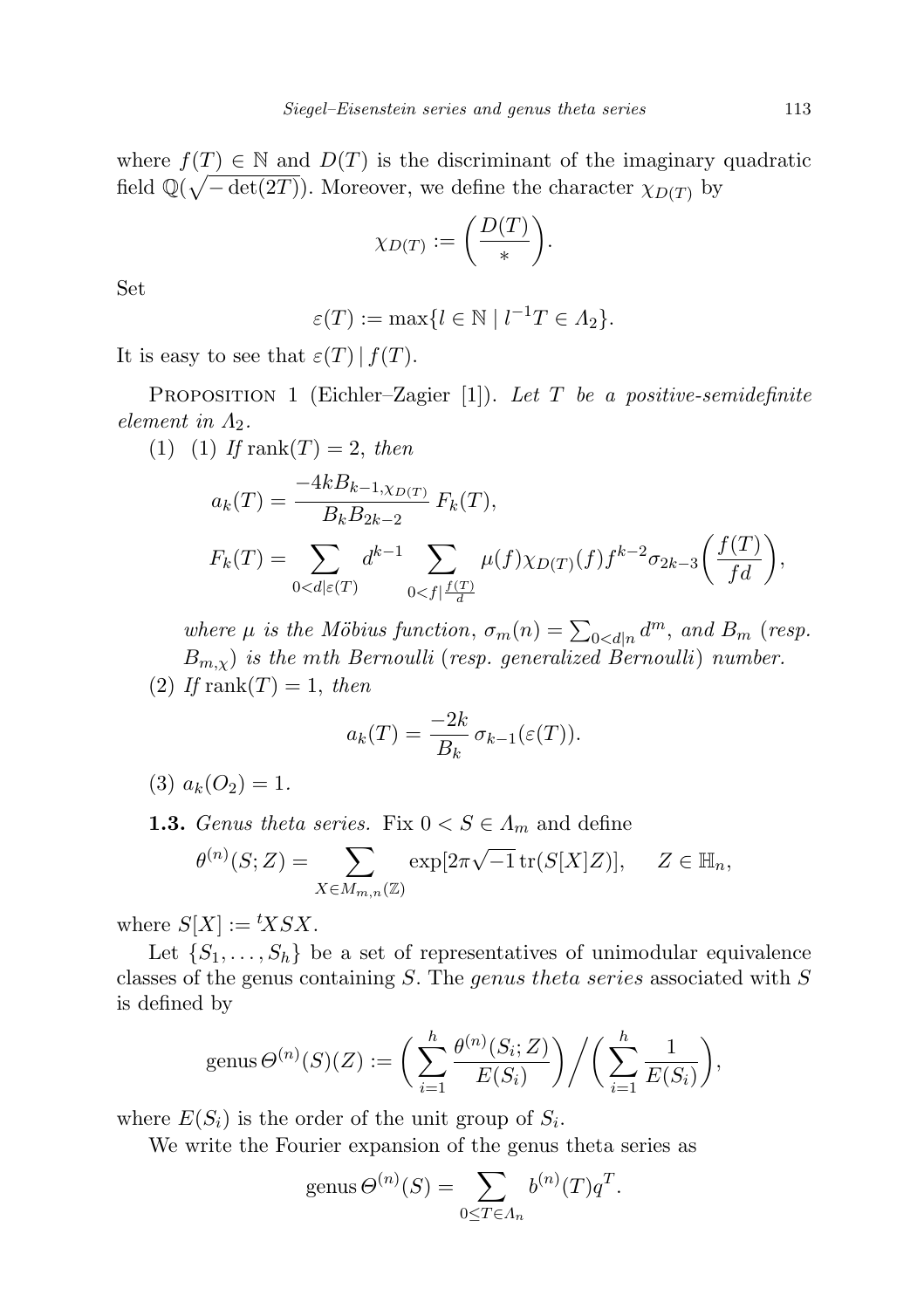The Siegel main formula for quadratic forms asserts that the Fourier coefficient  $b^{(n)}(T)$  can be expressed as an infinite product of the local densities:

$$
b^{(n)}(T) = \prod_{q \leq \infty} \alpha_q(S, T).
$$

Here the local density  $\alpha_q(S,T)$  (q: finite prime) is defined as

$$
\alpha_q(S, T) = \lim_{a \to \infty} q^{a(n(n+1)/2 - mn)} A_{q^a}(S, T),
$$
  
\n
$$
A_{q^a}(S, T) = \sharp \{ X \in M_{m,n}(\mathbb{Z}/q^a \mathbb{Z}) \mid S[X] \equiv T \pmod{q^a \Lambda_n} \}.
$$

The definition of the infinite part  $\alpha_{\infty}(S,T)$  can be found in [13] and the explicit form is given as follows:

$$
\alpha_{\infty}(S,T) = \det(S)^{-n/2} \det(T)^{(m-n-1)/2} \gamma_{mn},
$$
  
(1.1) 
$$
\gamma_{mn} = \frac{\pi^{mn/2}}{2^{n(n-1)/2} \Gamma_n(m/2)},
$$

$$
\Gamma_n(s) = \pi^{n(n-1)/4} \Gamma(s) \Gamma(s - (1/2)) \cdots \Gamma(s - ((n-1)/2)).
$$

It should be noted that  $\gamma_{mn}$  above differs from Siegel's original formula ([13, §10, Beispiele]) by a factor of 2, because we use the lattice  $\text{Sym}_{n}^{*}(\mathbb{Z})$  instead of  $\text{Sym}_n(\mathbb{Z})$ .

**1.4.** *p*-adic Siegel–Eisenstein series. Let  $\{k_m\}_{m=1}^{\infty}$  be an increasing sequence of even positive integers which is  $p$ -adically convergent. If the corresponding sequence of Siegel–Eisenstein series

$$
\{E_{k_m}^{(n)}\}\subset \mathbb{Q}[q_{ij}^{-1},q_{ij}]\llbracket q_1,\ldots,q_n\rrbracket
$$

converges p-adically to an element of  $\mathbb{Q}_p[q_{ij}^{-1}, q_{ij}][q_1, \ldots, q_n]$ , then we call the limit  $\lim_{m\to\infty} E_{k_m}^{(n)}$  $\binom{n}{k_m}$  a p-adic Siegel–Eisenstein series.

**2. Main result.** Let  $p$  be an odd prime number. Then there exists a positive definite, integral, quaternary quadratic form  $S^{(p)}$  of discriminant  $p^2$ and level p:

$$
0 < S^{(p)} \in \Lambda_4, \quad \det(2S^{(p)}) = p^2, \quad p(2S^{(p)})^{-1} \in 2\operatorname{Sym}_4^*(\mathbb{Z}).
$$

THEOREM 1. Let p be an odd prime and  $S^{(p)}$  be as above. If we define the sequence  $\{k_m\}$  by

$$
k_m = k_m(p) := 2 + (p-1)p^{m-1},
$$

then the corresponding sequence of Siegel–Eisenstein series  $\{E_k^{(2)}\}$  $\{e^{(2)}_{k_m}\}\$  defines a p-adic Siegel–Eisenstein series. Moreover ,

(2.1) 
$$
\lim_{m \to \infty} E_{k_m}^{(2)} = \text{genus } \Theta^{(2)}(S^{(p)}).
$$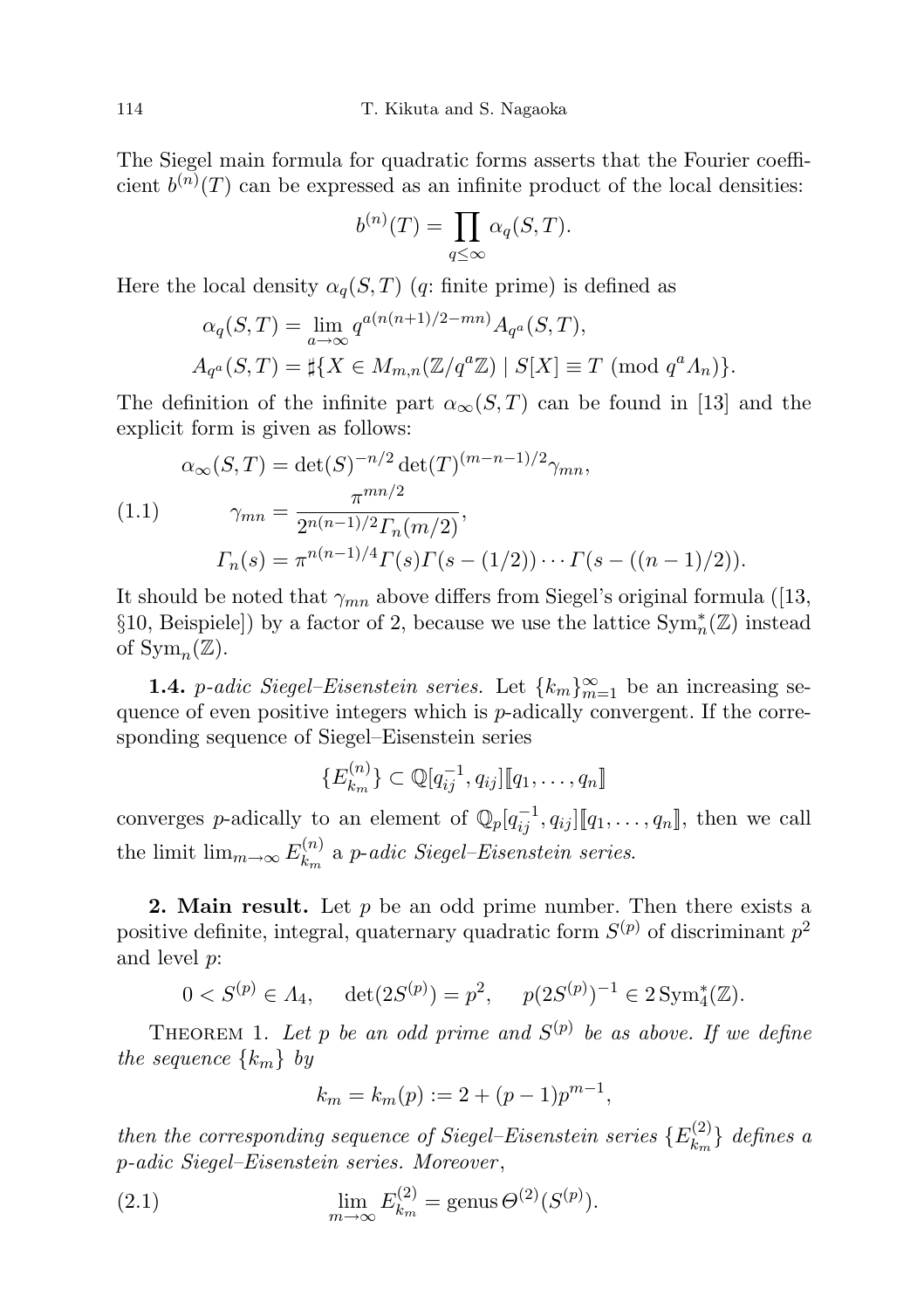In particular, the p-adic Siegel–Eisenstein series  $\lim_{m\to\infty} E_{k_m}^{(2)}$  $k_m^{(2)}$  becomes a "true" Siegel modular form of weight 2 on  $\Gamma_0^{(2)}$  $\int_0^{(2)}(p)$  of Haupttypus.

**3. Proof of the main theorem.** We shall prove identity  $(2.1)$  of Theorem 1 by showing that corresponding Fourier coefficients on each side are equal. Let

$$
E_{k_m}^{(2)} = \sum_{0 \le T \in A_2} a_{k_m}(T) q^T
$$

be the Fourier expansion of the Siegel–Eisenstein series  $E_{k_m}^{(2)}$  $\kappa_{k_m}^{(2)}$  (cf. §1.2). We shall show that the sequence  ${a_{k_m}(T)}_{m=1}^{\infty} \subset \mathbb{Q}$  has a limit in  $\mathbb{Q}$ :

$$
\lim_{m \to \infty} a_{k_m}(T) =: \tilde{a}(T) \in \mathbb{Q}.
$$

As before (cf. §1.3), we write the Fourier expansion of the genus theta series genus  $\Theta(S^{(p)})$  as

$$
genus \Theta(S^{(p)}) = genus \Theta^{(2)}(S^{(p)}) = \sum_{0 \leq T \in \Lambda_2} b(T)q^T.
$$

The proof of our theorem is reduced to showing that the identity

$$
\widetilde{a}(T) = b(T)
$$

holds for every  $T \in A_2$ .

**3.1.** An explicit formula for  $\tilde{a}(T)$ 

PROPOSITION 2. Let T be a positive-semidefinite element in  $\Lambda_2$ .

(1) If rank $(T) = 2$ , then

$$
\widetilde{a}(T) = \frac{-288}{(1-p)^2} (1 - \chi_{D(T)}(p)) B_{1, \chi_{D(T)}} \widetilde{F}(T),
$$
  

$$
\widetilde{F}(T) = \sum_{\substack{0 < d \mid \varepsilon(T) \\ (d,p) = 1}} d \sum_{\substack{0 < f \mid \frac{f(T)}{d} \\ (f,p) = 1}} \mu(f) \chi_{D(T)}(f) \sigma_1^* \left( \frac{f(T)}{fd} \right),
$$

where  $\varepsilon(T)$  and  $f(T)$  are positive integers defined in §1.2 and

$$
\sigma_1^*(m) = \sum_{\substack{0 < d \mid m \\ (d,p)=1}} d.
$$

(2) If rank(T) = 1, then

$$
\widetilde{a}(T) = \frac{24}{p-1} \sigma_1^*(\varepsilon(T)) = \frac{24}{p-1} \sum_{\substack{0 < d \mid \varepsilon(T) \\ (d,p)=1}} d.
$$

(3)  $\tilde{a}(O_2) = 1$ .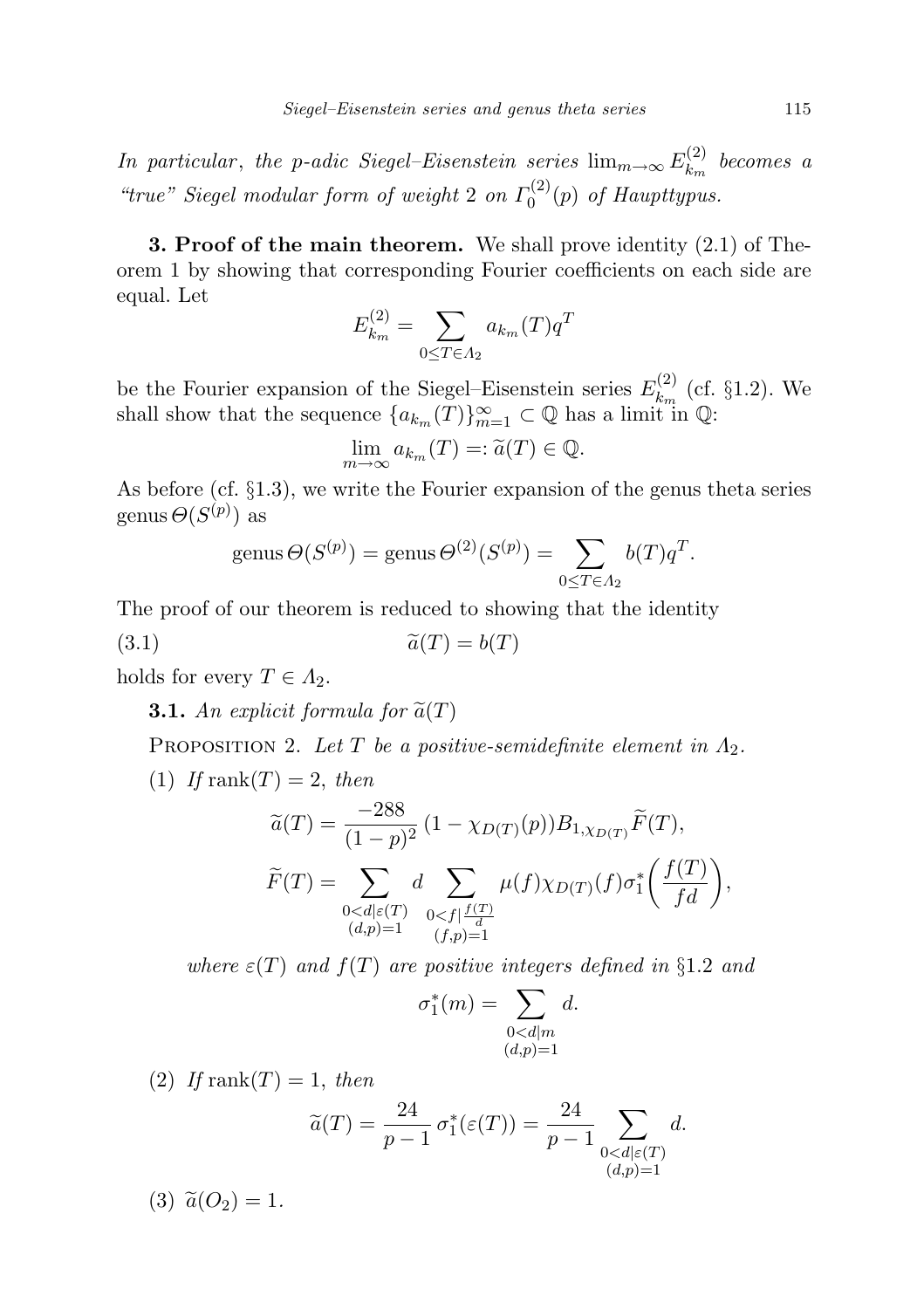*Proof.* We need to show (1) and (2). First we assume that  $rank(T) = 2$ . By Proposition  $1(1)$ , it follows that

$$
a_{k_m}(T) = \frac{-4k_m B_{k_m-1, \chi_D(T)}}{B_{k_m} B_{2k_m-2}} F_{k_m}(T),
$$
  

$$
F_{k_m}(T) = \sum_{0 < d \mid \varepsilon(T)} d^{k_m-1} \sum_{0 < f \mid \frac{f(T)}{d}} \mu(f) \chi_D(T) (f) f^{k_m-2} \sigma_{2k_m-3} \left( \frac{f(T)}{fd} \right).
$$

By Kummer's congruence for the Bernoulli numbers, we obtain

$$
(1 - p^{k_m - 1}) \frac{B_{k_m}}{k_m} \equiv (1 - p) \frac{B_2}{2} \pmod{p^m},
$$
  

$$
(1 - p^{2k_m - 3}) \frac{B_{2k_m - 2}}{2k_m - 2} \equiv (1 - p) \frac{B_2}{2} \pmod{p^m}.
$$

We consider the limit of the generalized Bernoulli number. By Corollary 5 of [2], we obtain

$$
\frac{(1 - \chi_{D(T)}(p)p^{k_m - 2})B_{k_m - 1, \chi_{D(T)}} - B_{0, \chi_{D(T)}\omega}}{k_m - 1}
$$
  
=  $(1 - \chi_{D(T)}(p))B_{1, \chi_{D(T)}} - B_{0, \chi_{D(T)}\omega}$  (mod  $p^m$ ),

where  $\omega$  is the Teichmüller character. Since

$$
B_{0,\chi} = \begin{cases} 0 & \text{if } \chi \neq \chi_0, \\ \varphi(n)/n & \text{if } \chi = \chi_0 \end{cases}
$$

for a character  $\chi$  modulo n in general, we have

$$
(1 - \chi_{D(T)}(p)p^{k_m - 2}) \frac{B_{k_m - 1, \chi_{D(T)}}}{k_m - 1} \equiv (1 - \chi_{D(T)}(p)) B_{1, \chi_{D(T)}} \pmod{p^{m - \delta}},
$$

where

$$
\delta = \delta(m, p, \chi_{D(T)}) := \begin{cases} 3 & \text{if } p = 3, \chi_{D(T)} = \chi_{-3}, \text{ and } m = 1, \\ 2 & \text{if } p = 3, \chi_{D(T)} = \chi_{-3}, \text{ and } m \ge 2, \\ 0 & \text{otherwise.} \end{cases}
$$

In any case, we have

$$
\lim_{m \to \infty} B_{k_m - 1, \chi_{D(T)}} = (1 - \chi_{D(T)}(p)) B_{1, \chi_{D(T)}}.
$$

Combining these congruences, we get

$$
\lim_{m \to \infty} \frac{-4k_m B_{k_m - 1, \chi_{D(T)}}}{B_{k_m} B_{2k_m - 2}} = \frac{-8}{\{(1 - p)^2 B_2\}^2} (1 - \chi_{D(T)}(p)) B_{1, \chi_{D(T)}} \n= \frac{-288}{(1 - p)^2} (1 - \chi_{D(T)}(p)) B_{1, \chi_{D(T)}}.
$$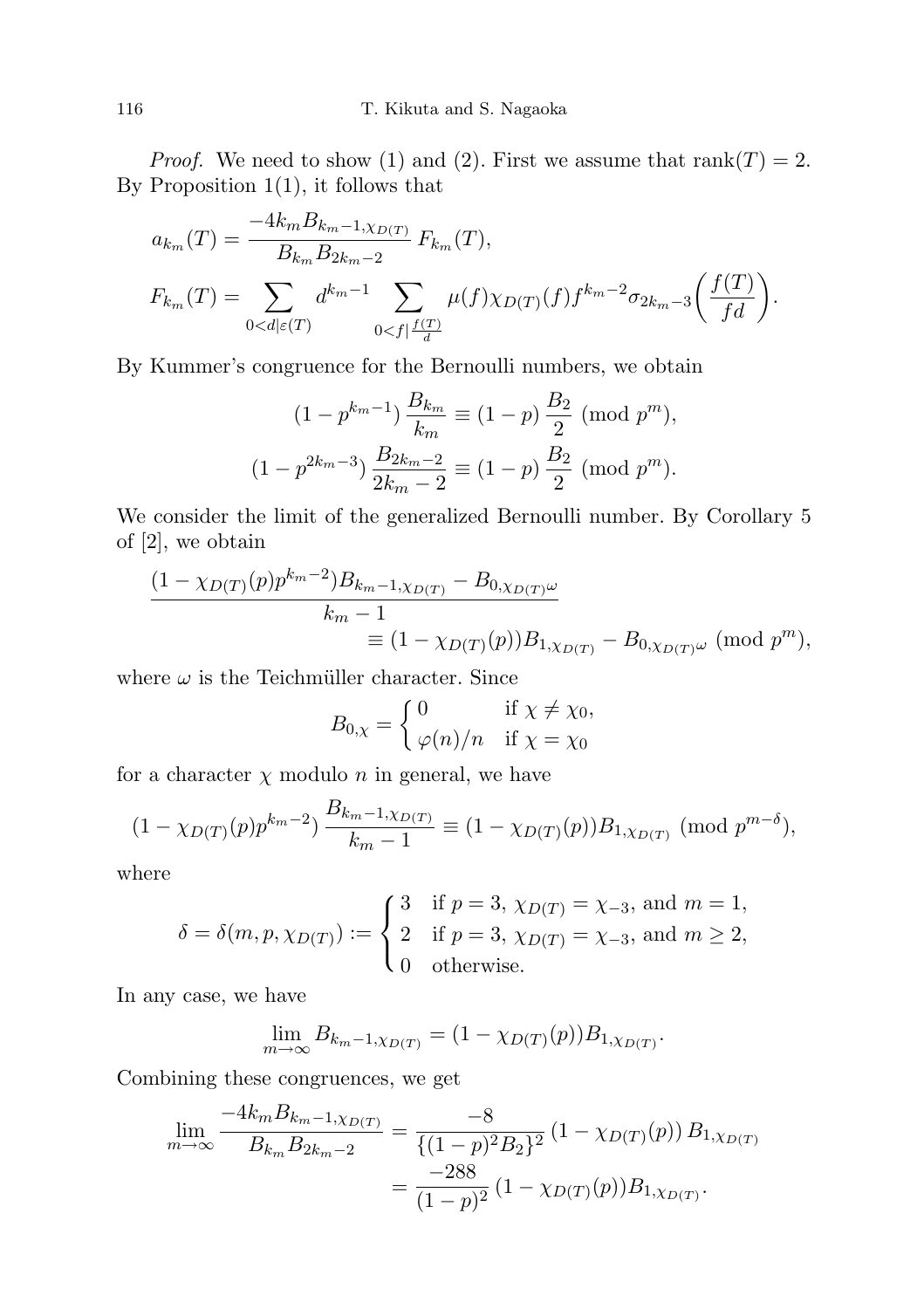Using Euler's congruence, we obtain

$$
\lim_{m \to \infty} F_{k_m}(T)
$$
\n
$$
= \lim_{m \to \infty} \sum_{0 < d \mid \varepsilon(T)} d^{k_m - 1} \sum_{0 < f \mid \frac{f(T)}{d}} \mu(f) \chi_{D(T)}(f) f^{k_m - 2} \sigma_{2k_m - 3} \left( \frac{f(T)}{fd} \right)
$$
\n
$$
= \sum_{\substack{0 < d \mid \varepsilon(T) \\ (d, p) = 1}} d \sum_{\substack{0 < f \mid \frac{f(T)}{d} \\ (f, p) = 1}} \mu(f) \chi_{D(T)}(f) \sigma_1^* \left( \frac{f(T)}{fd} \right).
$$

This completes the proof of (1).

(2) If rank $(T) = 1$ , then T is unimodular equivalent to the matrix  $\left(\begin{smallmatrix} \varepsilon(T) & 0 \\ 0 & 0 \end{smallmatrix}\right)$  $\binom{T}{0}$ , Therefore

$$
a_{k_m}(T) = \frac{-2k_m}{B_{k_m}} \sigma_{k_m-1}(\varepsilon(T)).
$$

It follows that

$$
\widetilde{a}(T) = \lim_{m \to \infty} a_{k_m}(T) = \lim_{m \to \infty} \left( \frac{-2k_m}{B_{k_m}} \right) \lim_{m \to \infty} \sigma_{k_m-1}(\varepsilon(T))
$$

$$
= \frac{-4}{(1-p)B_2} \sigma_1^*(\varepsilon(T)) = \frac{24}{p-1} \sigma_1^*(\varepsilon(T)).
$$

This completes the proof of Proposition 2.  $\blacksquare$ 

**3.2.** An explicit formula for  $b(T)$ . As stated in §1.3, the coefficient  $b(T)$ can be expressed as the product of local densities. In our case,

$$
b(T) = \prod_{q \leq \infty} \alpha_q(S^{(p)}, T) = \prod_{q \text{ prime}} \alpha_q(S^{(p)}, T) \cdot \alpha_\infty(S^{(p)}, T).
$$

We calculate  $\alpha_q(S^{(p)},T)$  by using formulas of Kaufhold [6] and Yang [14]. In particular, Yang's formula [14, Theorem 7.1] plays an essential role in our calculation.

PROPOSITION 3. Let T be a positive-semidefinite element in  $\Lambda_2$ .

(1) If rank
$$
(T)
$$
 = 2, then  
\n
$$
\alpha_q(S^{(p)}, T) = \begin{cases}\n\frac{(1 - q^{-2})^2}{1 - \chi_{D(T)}(q)q^{-1}} \sum_{l=0}^{\varepsilon_q} \left( \sum_{m=0}^{f_q - l} q^{-m} - \chi_{D(T)}(q)q^{-1} \sum_{m=0}^{f_q - l - 1} q^{-m} \right) \\
\frac{1 - \chi_{D(T)}(p)}{1 - \chi_{D(T)}(p)p^{-1}} \frac{(p + 1)^2}{p^{f_p + 2}} & \text{if } q = p, \\
\frac{2^3 \pi^3 p^{-2} |D(T)|^{1/2} f(T)}{1 - \chi_{D(T)}(p)p^{-1}} & \text{if } q = \infty, \\
\text{where } \varepsilon_q := \text{ord}_q(\varepsilon(T)) \text{ and } f_q := \text{ord}_q(f(T)).\n\end{cases}
$$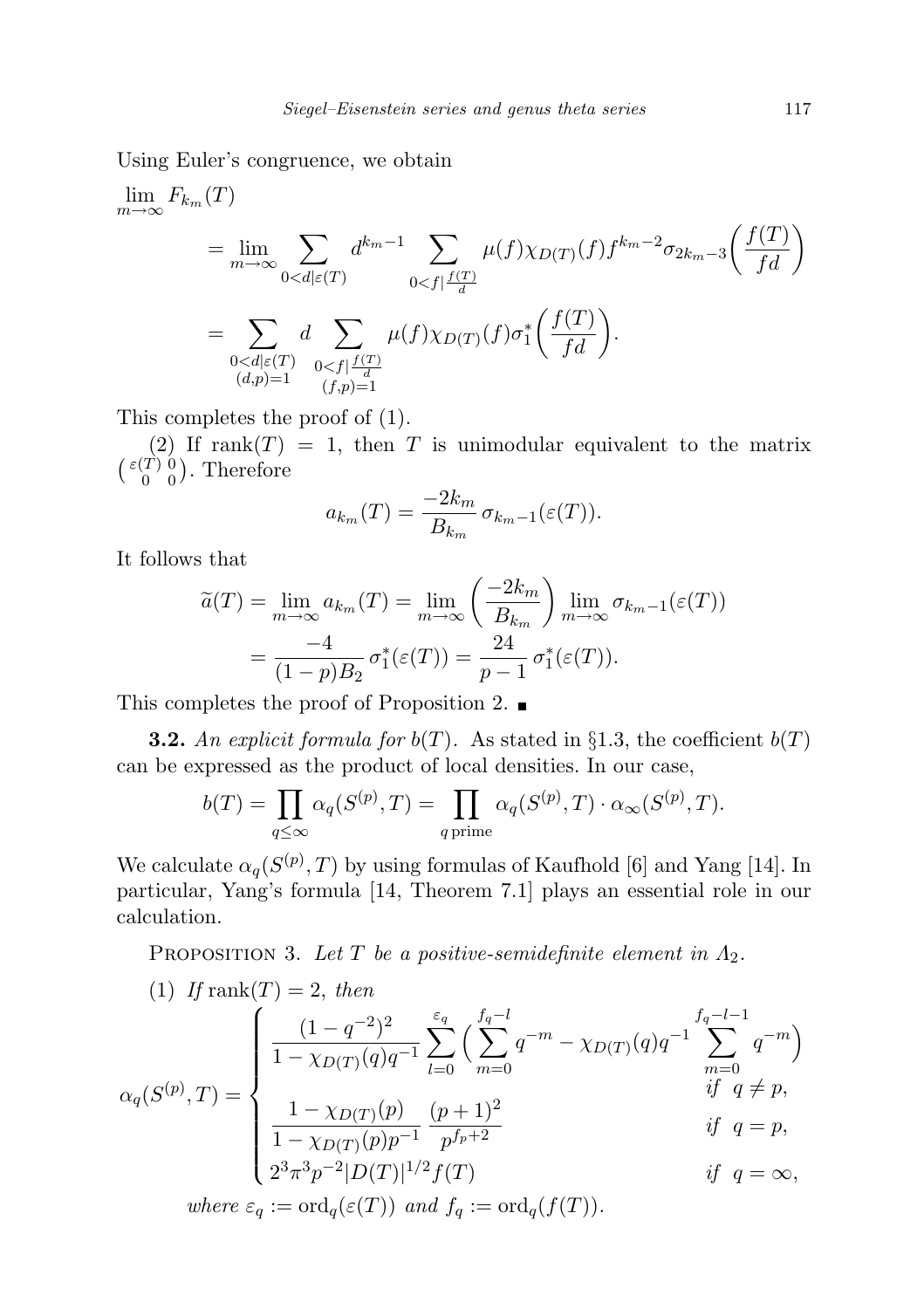(2) If rank(T) = 1, then

$$
\alpha_q(S^{(p)}, T) = \begin{cases}\n(1-q^{-2}) \sum_{l=0}^{\varepsilon_q} q^{-l} & \text{if } q \neq p, \\
\frac{1+p}{p^{1+\varepsilon_p}} & \text{if } q = p, \\
2^2 p^{-1} \varepsilon(T) \pi^2 & \text{if } q = \infty.\n\end{cases}
$$

*Proof.* (1) Assume that rank $(T) = 2$ . If  $q \neq p$ , then we can calculate  $\alpha_q(S^{(p)},T)$  by using Kaufhold's formula for the Siegel series  $b_q(T) = b_q(s,T)$ (cf. [6, Hilfssatz 10] for the case  $|T| \neq 0$ ):

$$
\alpha_q(S^{(p)}, T) = b_q(s, T)|_{s=2}.
$$

Hence we have

$$
\alpha_q(S^{(p)},T) = \frac{(1-q^{-2})^2}{1-\chi_{D(T)}(q)q^{-1}} \sum_{l=0}^{\varepsilon_q} \Big( \sum_{m=0}^{f_q-l} q^{-m} - \chi_{D(T)}(q)q^{-1} \sum_{m=0}^{f_q-l-1} q^{-m} \Big).
$$

It is essential in the proof to treat the case  $q = p$ . We can calculate  $\alpha_p(S^{(p)},T)$  by using Yang's formula ([14, Theorem 7.1]). We should remark that there are minor misprints and typographical errors in his original published formula, which he subsequently revised. We make use of the revised version.

Yang's result asserts that  $\alpha_p(S^{(p)},T)$  is essentially expressed by twelve values:  $I_{1,i}$  ( $1 \le i \le 4$ ) and  $I_{2,i}$  ( $1 \le i \le 8$ ), and

$$
\alpha_p(S^{(p)}, T) = 1 + \sum_{i=1}^4 I_{1,i} + (1 - p^{-1}) \sum_{i=1}^8 I_{2,i} + p^{-1} I_{2,6}
$$

 $([14, Theorem 7.1])$ . We assume that T is unimodular equivalent to

$$
\begin{pmatrix} \alpha_1 p^a & 0\\ 0 & \alpha_2 p^b \end{pmatrix} \quad (a \le b, \, \alpha_1, \alpha_2 \in \mathbb{Z}_p^*).
$$

The proof for the case  $q = p$  is reduced to the following:

Lemma 3.1.

(a) If  $a \not\equiv b \pmod{2}$ , then

$$
\alpha_p(S^{(p)}, T) = (1+p)^2 p^{-(a+b+3)/2} = \frac{(1+p)^2}{p^{2+f_p}}.
$$

(b) If  $a \equiv b \pmod{2}$ , then

$$
\alpha_p(S^{(p)}, T) = (1 - \chi_{D(T)}(p))(1+p)p^{-(a+b+2)/2} = (1 - \chi_{D(T)}(p))\frac{1+p}{p^{1+f_p}}.
$$

*Proof.* According to Yang's result, we can calculate  $\alpha_p(S^{(p)}, T)$  by separately considering the following three cases: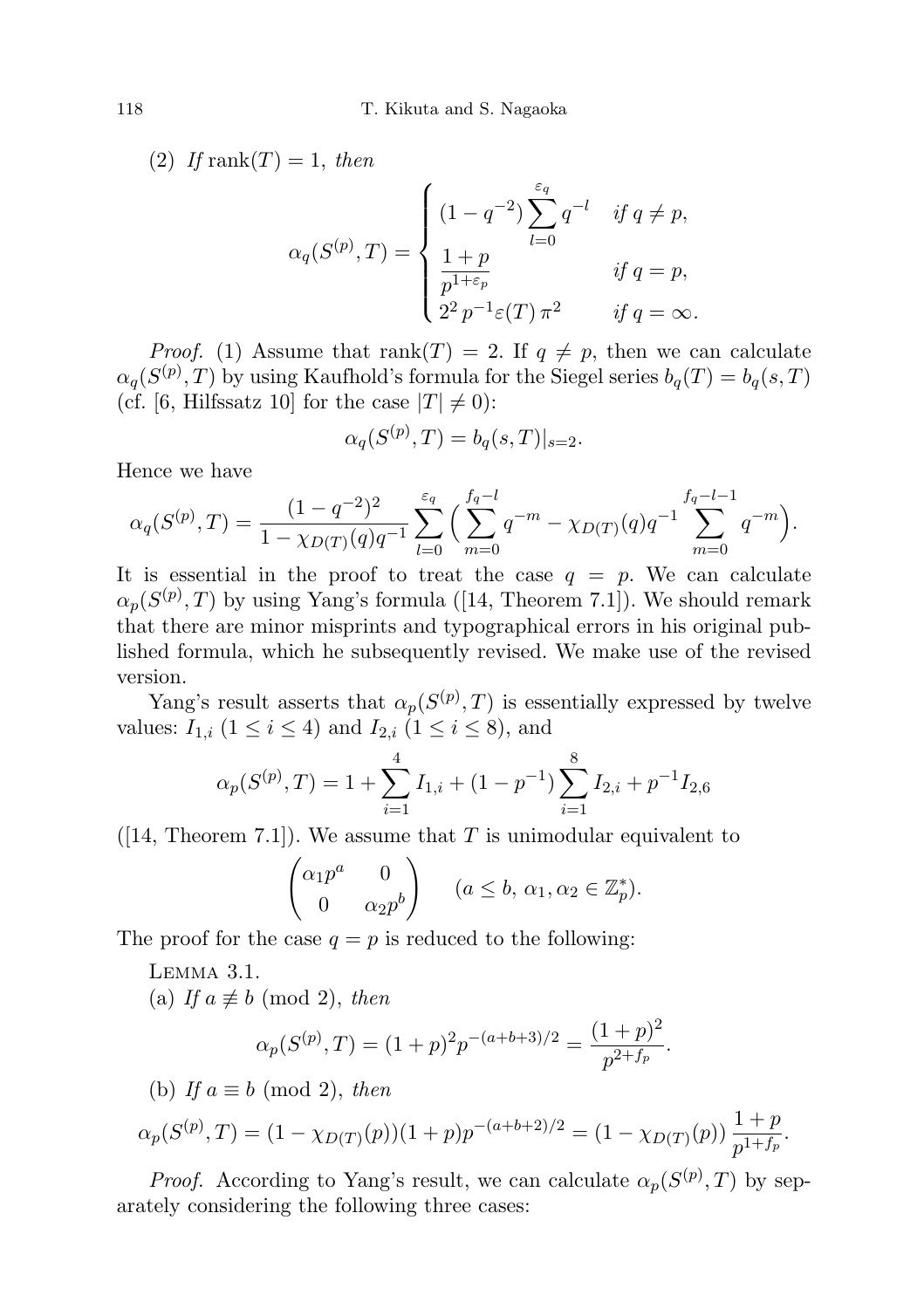(i)  $a = b$ , (ii)  $a < b$  and  $a \not\equiv b \pmod{2}$ , (iii)  $a < b$  and  $a \equiv b \pmod{2}$ .

In fact, the calculations are similar for each case, so we shall prove the formula only for case (iii). In this case, the values  $I_{i,j}$  are as follows:

$$
I_{1,1} = -(1 - p^{-2})ap,
$$
  
\n
$$
I_{1,2} = p^{-1},
$$
  
\n
$$
I_{1,3} = -(1 - p^{-1}) \sum_{k=a+2}^{b} g_a(k)p^{(a-k+2)/2},
$$
  
\n
$$
I_{1,4} = -\left(\frac{-\alpha_1 \alpha_2}{p}\right)p^{(a-b)/2},
$$
  
\n
$$
I_{2,1} = (1 - p^{-2}) \sum_{k=1}^{a-1} k p^{2-a+k},
$$
  
\n
$$
I_{2,2} = -\sum_{k=1}^{a} p^{-k},
$$
  
\n
$$
I_{2,3} = (1 - p^{-1}) \sum_{k_2=1}^{a} \sum_{k_1=a+2}^{b} g_a(k_1)p^{(a-k_1-2k_2+4)/2},
$$
  
\n
$$
I_{2,4} = \left(\frac{-\alpha_1 \alpha_2}{p}\right) \sum_{k=1}^{a} p^{(a-b-2k+2)/2},
$$
  
\n
$$
I_{2,5} = -\sum_{k=a+2}^{b} g_a(k)p^{-(a+k)/2},
$$
  
\n
$$
I_{2,6} = -\left(\frac{-\alpha_1 \alpha_2}{p}\right)p^{-(a+b+2)/2},
$$
  
\n
$$
I_{2,7} = 0,
$$
  
\n
$$
I_{2,8} = \sum_{k=1}^{a} p^{2-k},
$$

where  $g_a(k)$  is 1 if  $k - a$  is even, and 0 if  $k - a$  is odd. We can simplify the above formulas:

$$
I_{1,1} = -ap + ap^{-1}, \t I_{1,2} = p^{-1},
$$
  
\n
$$
I_{1,3} = -1 + p^{(a-b)/2}, \t I_{1,4} = -\left(\frac{-\alpha_1 \alpha_2}{p}\right) p^{(a-b)/2},
$$
  
\n
$$
(1-p^{-1})I_{2,1} = -1 + ap - p + p^{1-a} - ap^{-1} + p^{-a},
$$
  
\n
$$
(1-p^{-1})I_{2,2} = -p^{-1} + p^{-1-a},
$$
  
\n
$$
(1-p^{-1})I_{2,3} = 1 - p^{(a-b)/2} - p^{-a} + p^{-(a+b)/2},
$$
  
\n
$$
(1-p^{-1})I_{2,4} = \left(\frac{-\alpha_1 \alpha_2}{p}\right) p^{(a-b)/2} - \left(\frac{-\alpha_1 \alpha_2}{p}\right) p^{-(a+b)/2},
$$
  
\n
$$
(1-p^{-1})I_{2,5} = -p^{-1-a} + p^{-(a+b+2)/2},
$$
  
\n
$$
(1-p^{-1})I_{2,6} + p^{-1}I_{2,6} = I_{2,6} = -\left(\frac{-\alpha_1 \alpha_2}{p}\right) p^{-(a+b+2)/2},
$$
  
\n
$$
(1-p^{-1})I_{2,7} = 0, \t (1-p^{-1})I_{2,8} = p - p^{1-a}.
$$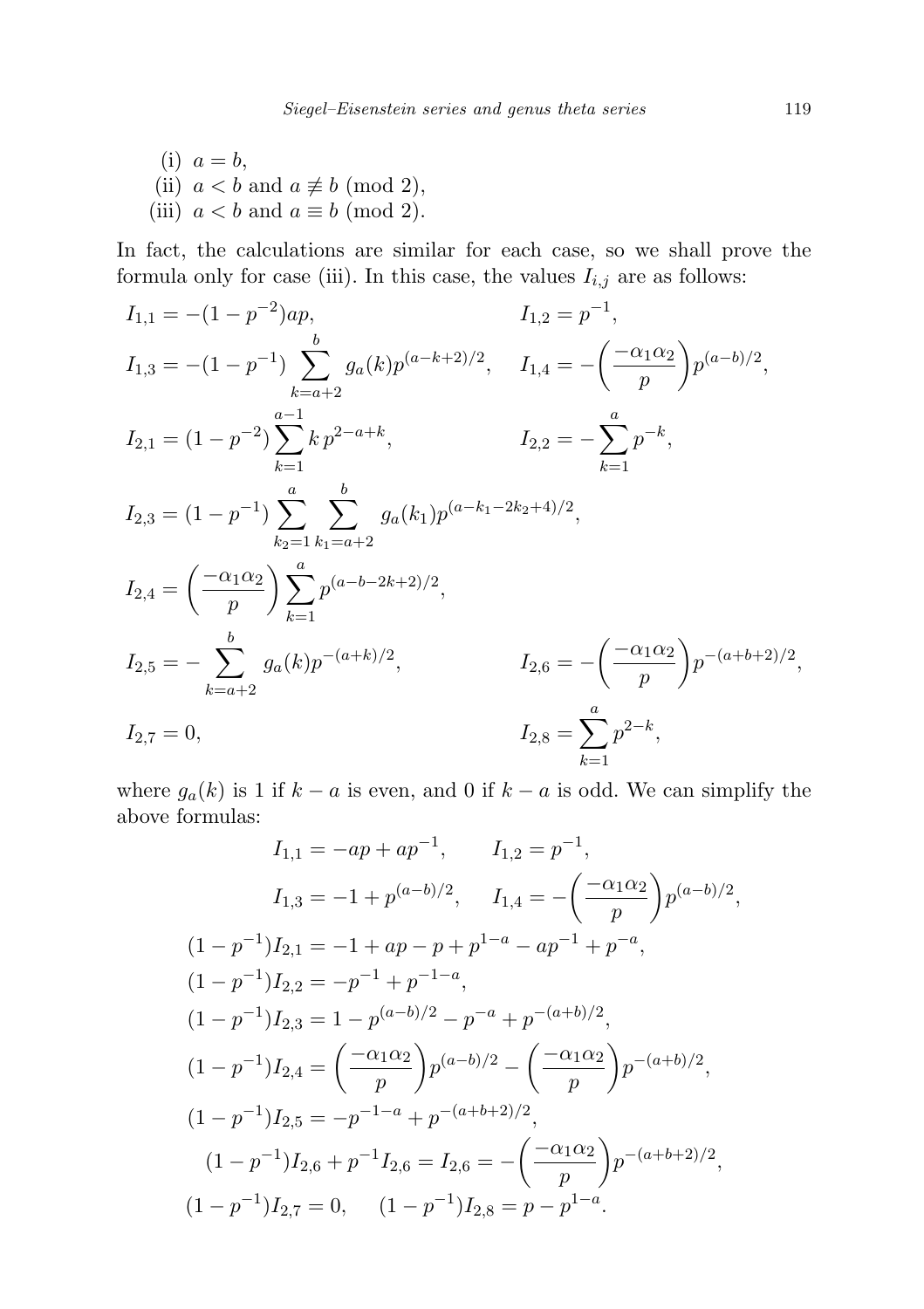From these formulas, we have

$$
\alpha_p(S^{(p)}, T) = 1 + \sum_{i=1}^4 I_{1,i} + (1 - p^{-1}) \sum_{i=1}^8 I_{2,i} + p^{-1} I_{2,6}
$$
  
=  $p^{-(a+b)/2} + p^{-(a+b+2)/2} - \left(\frac{-\alpha_1 \alpha_2}{p}\right) p^{-(a+b)/2}$   

$$
- \left(\frac{-\alpha_1 \alpha_2}{p}\right) p^{-(a+b+2)/2}
$$
  
=  $\left(1 - \left(\frac{-\alpha_1 \alpha_2}{p}\right)\right) (p^{-(a+b)/2} + p^{-(a+b+2)/2})$   
=  $\left(1 - \left(\frac{-\alpha_1 \alpha_2}{p}\right)\right) \frac{1+p}{p^{1+(a+b)/2}}$   
=  $(1 - \chi_{D(T)}(p)) \frac{1+p}{p^{1+f_p}},$ 

since  $\left(\frac{-\alpha_1\alpha_2}{p}\right) = \chi_{D(T)}(p)$  and  $f_p = (a+b)/2$ . This proves the lemma for case (iii).  $\blacksquare$ 

We continue the proof of Proposition 3(1). We calculate  $\alpha_{\infty}(S^{(p)},T)$ . By the general formula for  $\alpha_{\infty}(S,T)$  (cf. (1.1) of §1.3), we have

$$
\alpha_{\infty}(S^{(p)},T) = \det(S^{(p)})^{-1} \det(T)^{1/2} \frac{\pi^4}{2\Gamma(2)} = 2^3 \pi^3 p^{-2} |D(T)|^{1/2} f(T).
$$

Here we made use of the identities

$$
\det(S^{(p)}) = 2^{-4}p^2, \quad \det(T) = 2^{-2}|D(T)|f(T)^2.
$$

This completes the proof of Proposition 3(1).

(2) Next we assume that rank $(T) = 1$ . We recall that T is unimodular equivalent to  $\binom{\varepsilon(T)}{0}$  $\binom{T}{0}$ ,  $\binom{0}{0}$ . If  $q \neq p$ , then we have

$$
\alpha_q(S^{(p)}, T) = \alpha_q(S^{(p)}, \varepsilon(T)) = (1 - q^{-2}) \sum_{l=0}^{\varepsilon_q} q^{-l}
$$

(e.g. cf. [13, Hilfssatz 16]). It is also essential here to deal with the case  $q = p$ . We use Yang's formula again. In his notation,  $\alpha_p(S^{(p)}, T)$  is given by

$$
\alpha_p(S^{(p)}, T) = \alpha_p(S^{(p)}, \varepsilon(T))
$$
  
= 1 + (1 - p<sup>-1</sup>)  $\sum_{k=1}^{\varepsilon_p} v_k p^{d(k)} + f_1(\varepsilon(T)) v_{\varepsilon_p + 1} p^{d(\varepsilon_p + 1)}$ 

(cf. [14, p. 317]). Since

$$
v_k = -1
$$
,  $d(k) = -k + 1$  (for  $k \ge 1$ ),  $f_1(\varepsilon(T)) = -p^{-1}$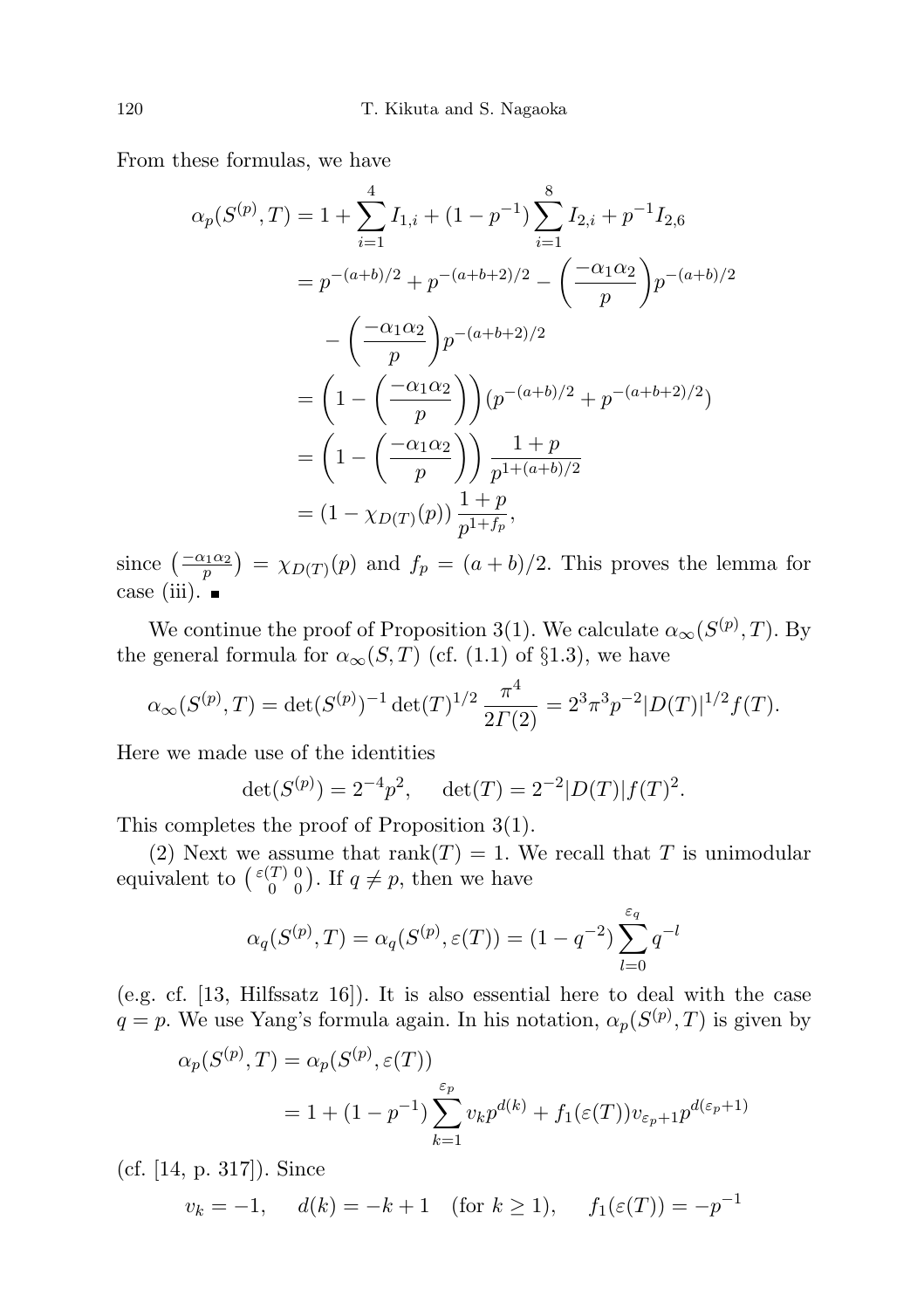in our case, we obtain

$$
\alpha_p(S^{(p)}, T) = 1 - (1 - p^{-1}) \sum_{k=1}^{\varepsilon_p} p^{-k+1} + p^{-1} p^{-\varepsilon_p} = p^{-\varepsilon_p} + p^{-1-\varepsilon_p} = \frac{1+p}{p^{1+\varepsilon_p}}.
$$

Finally, we calculate  $\alpha_{\infty}(S^{(p)},T)$ . Again by (1.1) of §1.3,

$$
\alpha_{\infty}(S^{(p)},T) = \alpha_{\infty}(S^{(p)},\varepsilon(T)) = (2^{-4}p^2)^{-1/2}\varepsilon(T)\frac{\pi^2}{\Gamma(2)} = 2^2p^{-1}\varepsilon(T)\pi^2.
$$

This completes the proof of Proposition 3.  $\blacksquare$ 

Corollary 3.1.

(1) If rank(T) = 2, then  
\n
$$
b(T) = \frac{-288}{(p-1)^2} (1 - \chi_{D(T)}(p)) B_{1, \chi_{D(T)}} f_*(T) \prod_{\substack{q \text{ prime} \\ q \neq p}} G_q(T),
$$
\n
$$
G_q(T) = \sum_{l=0}^{\varepsilon_q} \left( \sum_{m=0}^{f_q - l} q^{-m} - \chi_{D(T)}(q) q^{-1} \sum_{m=0}^{f_q - l - 1} q^{-m} \right), \quad f_*(T) := f(T) / p^{f_p}.
$$
\n(2) If rank(T) = 1, then  
\n
$$
b(T) = \frac{24}{p-1} \sigma_1^*(\varepsilon(T)).
$$

$$
(3) b(O_2) = 1.
$$

*Proof.* (1) We substitute the formulas for  $\alpha_q$  obtained in Proposition 3 into

$$
b(T) = \prod_{q \le \infty} \alpha_q(S^{(p)}, T).
$$

Consequently,

$$
b(T) = \prod_{\substack{q \text{ prime} \\ q \neq p}} \alpha_q(S^{(p)}, T) \alpha_p(S^{(p)}, T) \alpha_\infty(S^{(p)}, T)
$$
  
= 
$$
\frac{L(1; \chi_{D(T)})}{\zeta(2)^2} \frac{1 - \chi_{D(T)}(p)p^{-1}}{(1 - p^{-2})^2} \prod_{q \neq p} G_q(T)
$$
  

$$
\times \frac{1 - \chi_{D(T)}(p)}{1 - \chi_{D(T)}(p)p^{-1}} \frac{(p+1)^2}{p^{f_p+2}} 2^3 \pi^3 p^{-2} |D(T)|^{1/2} f(T)
$$
  
= 
$$
\frac{-288}{(p-1)^2} (1 - \chi_{D(T)}(p)) B_{1, \chi_{D(T)}}(p^{-f_p} f(T)) \prod_{q \neq p} G_q(T).
$$

Here we made use of the formulas

$$
L(1; \chi_{D(T)}) = -\pi |D(T)|^{1/2} B_{1, \chi_{D(T)}}, \quad \zeta(2) = \pi^2/6.
$$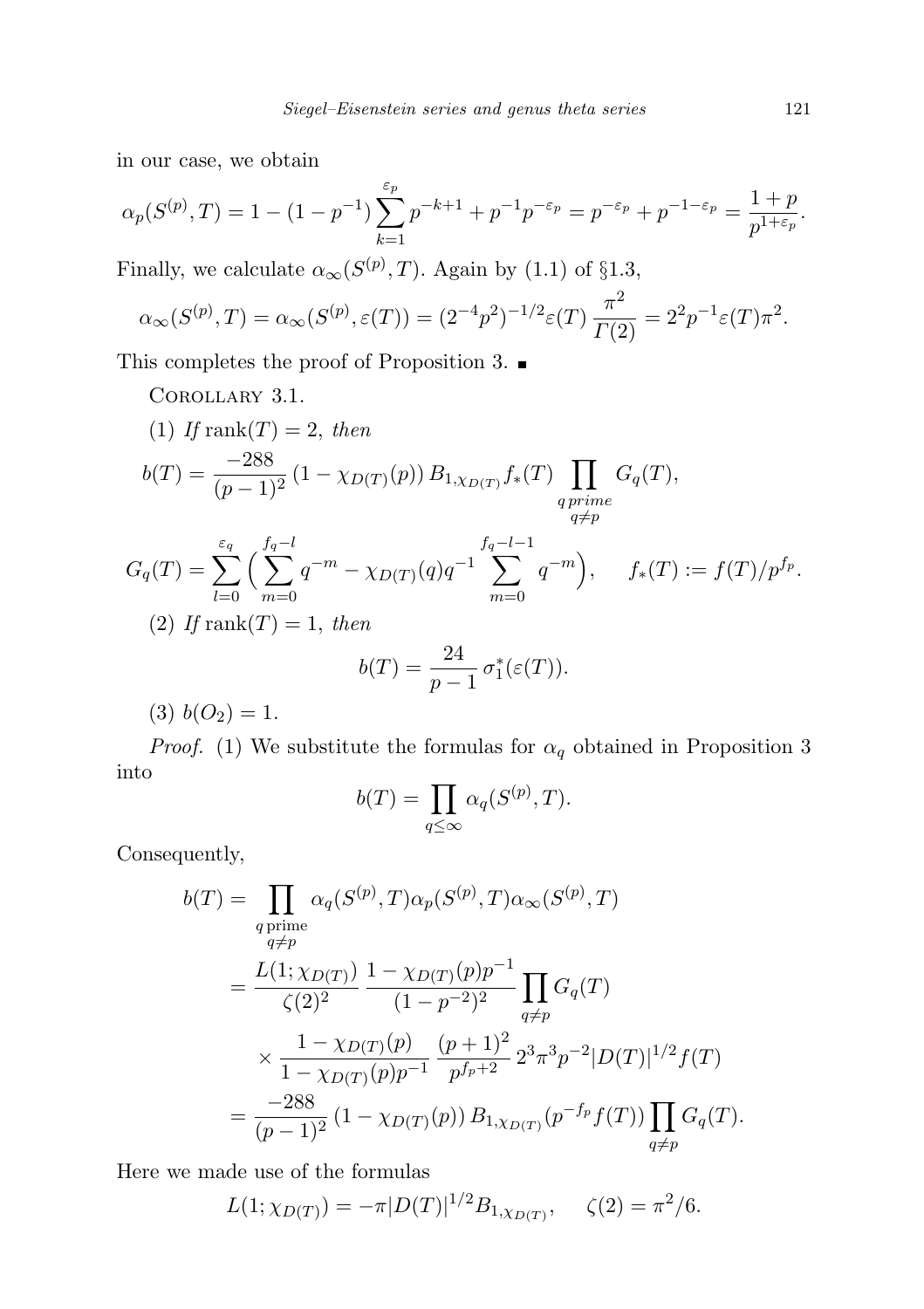(2) From Proposition 3(2), we obtain

$$
b(T) = \prod_{\substack{q \text{ prime} \\ q \neq p}} \alpha_q(S^{(p)}, T) \alpha_p(S^{(p)}, T) \alpha_\infty(S^{(p)}, T)
$$
  

$$
= \frac{1}{\zeta(2)} \frac{1}{1 - p^{-2}} \prod_{q \neq p} \left( \sum_{l=0}^{\varepsilon_q} q^{-l} \right) \frac{1 + p}{p^{1 + \varepsilon_p}} 2^2 p^{-1} \varepsilon(T) \pi^2
$$
  

$$
= \frac{24}{p - 1} (p^{-\varepsilon_p} \varepsilon(T)) \prod_{q \neq p} \left( \sum_{l=0}^{\varepsilon_q} q^{-l} \right) = \frac{24}{p - 1} \sigma_1^*(\varepsilon(T)).
$$

(3) The identity  $b(O_2) = 1$  is an easy consequence of the definition of the genus theta series.  $\blacksquare$ 

**3.3.** Coincidence between  $\tilde{a}(T)$  and  $b(T)$ . Comparing Proposition 2 and Corollary 3.1, we see that  $\tilde{a}(T) = b(T)$  for rank $(T) \leq 1$ . It remains to prove this in the case where  $rank(T) = 2$ . The proof for this case is reduced to showing the following lemma.

Lemma 3.2. Recall that

$$
\widetilde{F}(T) = \sum_{\substack{0 < d \mid \varepsilon(T) \\ (d,p)=1}} d \sum_{\substack{0 < f \mid \frac{f(T)}{d} \\ (f,p)=1}} \mu(f) \chi_{D(T)}(f) \sigma_1^* \left( \frac{f(T)}{fd} \right),
$$
\n
$$
G_q(T) = \sum_{l=0}^{\varepsilon_q} \left( \sum_{m=0}^{f_q - l} q^{-m} - \chi_{D(T)}(q) q^{-1} \sum_{m=0}^{f_q - l - 1} q^{-m} \right)
$$

(cf. Proposition 2(1) and Corollary 3.1(1)). With these definitions,

(3.2) 
$$
\widetilde{F}(T) = f_*(T) \prod_{q \neq p} G_q(T).
$$

*Proof.* We remark that  $\widetilde{F}(T)$  has a finite product expression of the form

 $\frac{1}{2}$ 

$$
\widetilde{F}(T) = \prod_{q \neq p} \sum_{0 < d \mid q^{\varepsilon q}} d \sum_{0 < f \mid q^{f_q - d_q}} \mu(f) \chi_{D(T)}(f) \sigma_1\left(\frac{q^{f_q}}{fd}\right),
$$

where  $d = \prod q^{d_q}$ . Therefore the proof of (3.2) is reduced to showing that

$$
\sum_{0 < d \mid q^{\varepsilon_q}} d \sum_{0 < f \mid q^{\varepsilon_q - d_q}} \mu(f) \chi_{D(T)}(f) \sigma_1\left(\frac{q^{f_q}}{fd}\right) = q^{f_q} \sum_{l=0}^{\varepsilon_q} \left(\sum_{m=0}^{f_q - l} q^{-m} - \chi_{D(T)}(q) q^{-1} \sum_{m=0}^{f_q - l - 1} q^{-m}\right)
$$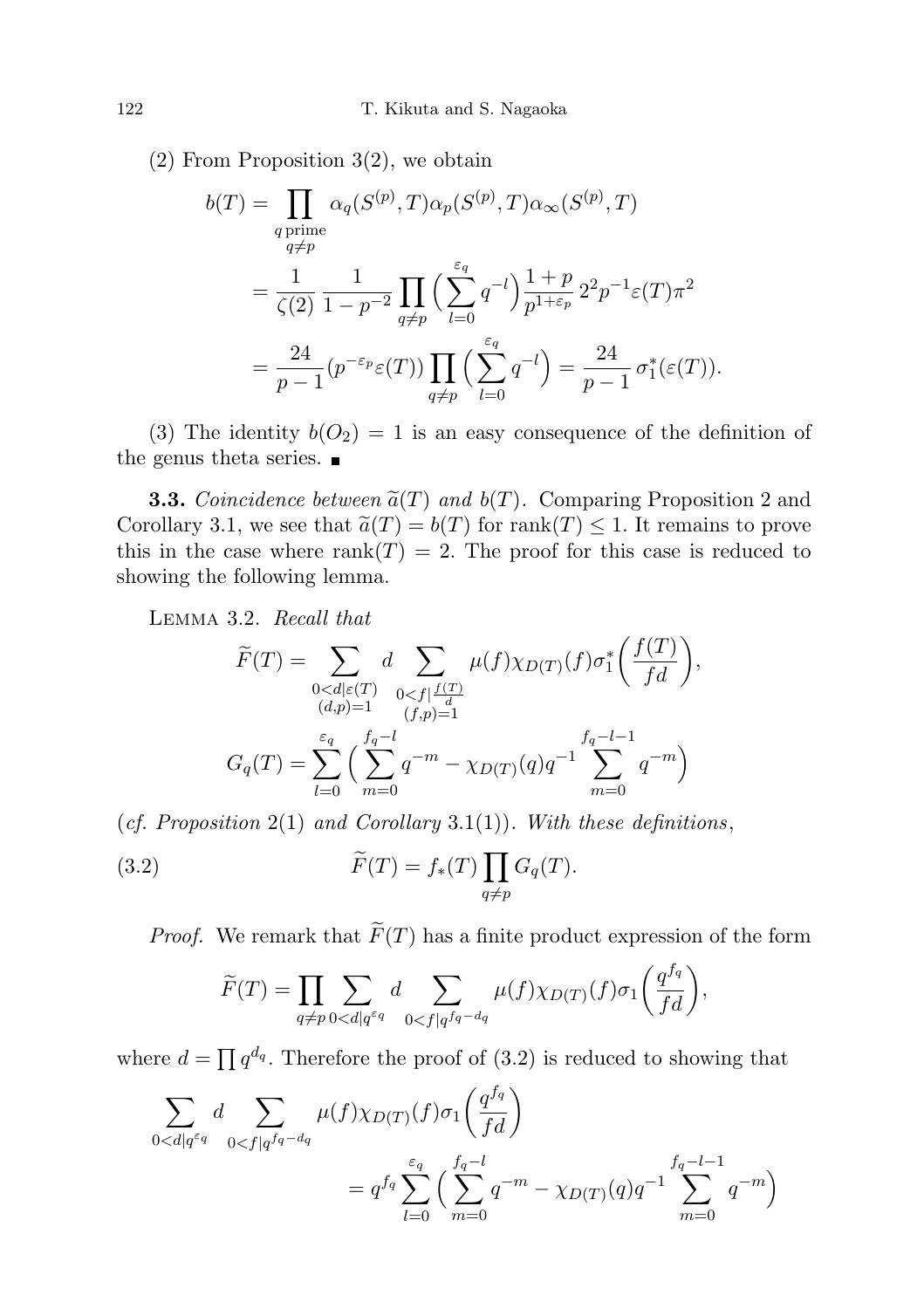for each prime  $q \neq p$ . To see this, we show the equality of terms corresponding to  $d = q^{d_q}$  (on the left hand side) and  $l = d_q$  (on the right hand side) for each  $0 \leq d_q \leq \varepsilon_q$ :

(3.3) 
$$
q^{d_q} \sum_{0 < f | q^{f_q - d_q}} \mu(f) \chi_{D(T)}(f) \sigma_1\left(\frac{q^{f_q - d_q}}{f}\right) = q^{f_q} \left(\sum_{m=0}^{f_q - d_q} q^{-m} - \chi_{D(T)}(q) q^{-1} \sum_{m=0}^{f_q - d_q - 1} q^{-m}\right).
$$

Since  $\mu(q^2) = \mu(q^3) = \cdots = 0$ , the left hand side of (3.3) is equal to  $q^{d_{q}}\mu(1)\chi_{D(T)}(1)\sigma_{1}(q^{f_{q}-d_{q}})+q^{d_{q}}\mu(q)\chi_{D(T)}(q)\sigma_{1}(q^{f_{q}-d_{q}-1})$  $=q^{d_q}\frac{q^{f_q-d_q+1}-1}{1}$  $\frac{d_q+1}{q-1}-\chi_{D(T)}(q)q^{d_q}\,\frac{q^{f_q-d_q}-1}{q-1}$  $q-1$  $=\frac{q^{f_q+1}-q^{d_q}}{1}$  $\frac{q^{d_q}-q^{d_q}}{q-1}-\chi_{D(T)}(q)\,\frac{q^{f_q}-q^{d_q}}{q-1}$  $\frac{q}{q-1}$ .

On the other hand, the right hand side of (3.3) becomes

$$
q^{f_q} \frac{1 - q^{-(f_q - d_q + 1)}}{1 - q^{-1}} - \chi_{D(T)}(q) q^{f_q - 1} \frac{1 - q^{-(f_q - d_q)}}{1 - q^{-1}} = \frac{q^{f_q + 1} - q^{d_q}}{q - 1} - \chi_{D(T)}(q) \frac{q^{f_q} - q^{d_q}}{q - 1}.
$$

This proves  $(3.3)$  and thus Lemma 3.2 is now proved.

We have now completed the proof of Theorem 1.

#### 4. Remarks

**4.1.** Modular forms of weight 2. In general, we denote by  $M_k(\Gamma')_R$  the subset of  $M_k(\Gamma')$  consisting of modular forms whose Fourier coefficients belong to a subring  $R \subset \mathbb{C}$ .

In [12], Serre proved the following result:

THEOREM 2 (Serre). Let  $p \geq 3$  be a prime number. For any  $f \in$  $M_2(\varGamma_0^{(1)}$  $\mathcal{O}_0^{(1)}(p))_{\mathbb{Z}_{(p)}},$  there exists a modular form  $g \in M_{p+1}(\Gamma^{(1)})_{\mathbb{Z}_{(p)}}$  satisfying  $f \equiv q \pmod{p}$ .

It is believed that this is true for any degree.

CONJECTURE. Assume that  $p$  is a sufficiently large prime relative to the degree. For any  $F \in M_2(\Gamma_0^{(n)})$  $(0^{(n)}(p))_{\mathbb{Z}_{(p)}},$  there exists a modular form  $G \in$  $M_{p+1}(\Gamma^{(n)})_{\mathbb{Z}_{(p)}}$  satisfying

$$
F \equiv G \pmod{p}.
$$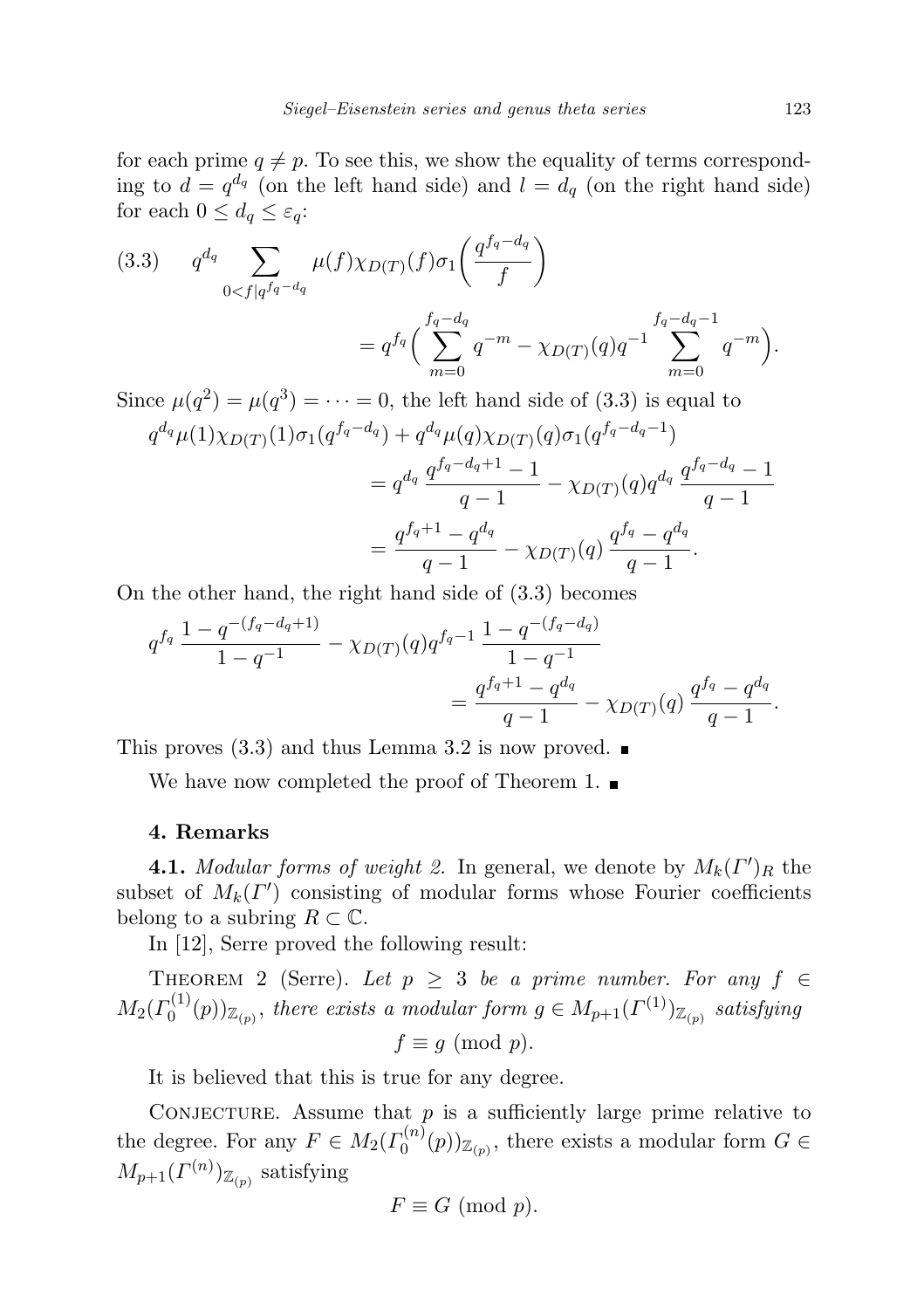Our p-adic Siegel–Eisenstein series has the following property.

PROPOSITION 4. Let  $p \geq 3$  be a prime number. The constructed p-adic Siegel–Eisenstein series  $F_2(p) := \lim_{m \to \infty} E_{k_m}^{(2)}$  $\mathcal{M}_k^{(2)} \in M_2(\Gamma_0^{(2)})$  $C_0^{(2)}(p)$  satisfies the congruence

$$
F_2(p) \equiv E_{p+1}^{(2)} \pmod{p}
$$

where  $E_{p+1}^{(2)} \in M_{p+1}(\Gamma^{(2)})$  is the ordinary Siegel-Eisenstein series of weight  $p+1$  for  $\Gamma^{(2)}$ .

*Proof.* For  $p = 3$ , the congruence may be checked by direct calculation. In fact, we can show that

$$
\lim_{m \to \infty} E_{k_m}^{(2)} \equiv 1 \pmod{3} \text{ and } E_{p+1}^{(2)} = E_4^{(2)} \equiv 1 \pmod{3}.
$$

Therefore, we may assume that  $p$  is prime and strictly greater than 3. By an argument similar to that in the proof of Proposition 2, we can show that

$$
\lim_{m \to \infty} E_{k_m}^{(2)} \equiv E_{k_l}^{(2)} \pmod{p^l}.
$$

As a special case, we obtain

$$
F_2(p) = \lim_{m \to \infty} E_{k_m}^{(2)} \equiv E_{k_1}^{(2)} = E_{p+1}^{(2)} \pmod{p}.
$$

**4.2.** Comparison with the case of Nebentypus. In the case of Nebentypus [9], we considered the p-adic Siegel–Eisenstein series

$$
F_1(p) := \lim_{m \to \infty} E_{1 + \frac{p-1}{2} \cdot p^{m-1}}^{(n)}.
$$

One of the main results of [9] is as follows. Let p be a prime with  $p \equiv 3$ (mod 4),  $p > 3$ . Then  $F_1(p)$  coincides with the genus theta series of level p. In particular,  $F_1(p)$  becomes a modular form of  $M_1(\Gamma_0^{(n)})$  $\zeta_0^{(n)}(p), \chi_p)$  (the space of modular forms of weight 1 and Nebentypus  $\chi_p$ ). As a consequence, the square  $(F_1(p))^2 \in M_2(\Gamma_0^{(n)}$  $C_0^{(n)}(p)$  satisfies

$$
(F_1(p))^2 \equiv (E_{(p+1)/2}^{(n)})^2 \pmod{p}.
$$

**4.3.** Generalization. In this note, we proved

$$
\lim_{m \to \infty} E_{k_m}^{(2)} = \text{genus}\,\Theta^{(2)}(S^{(p)}).
$$

We conjecture that this will also be true for any degree, i.e.

$$
\lim_{m \to \infty} E_{k_m}^{(n)} = \text{genus}\,\Theta^{(n)}(S^{(p)}).
$$

We have numerical examples for which the above identity holds.

Our result concerns the weight 2 Siegel modular forms. For the case of general weights, there is an interesting result due to Y. Mizuno [8]. He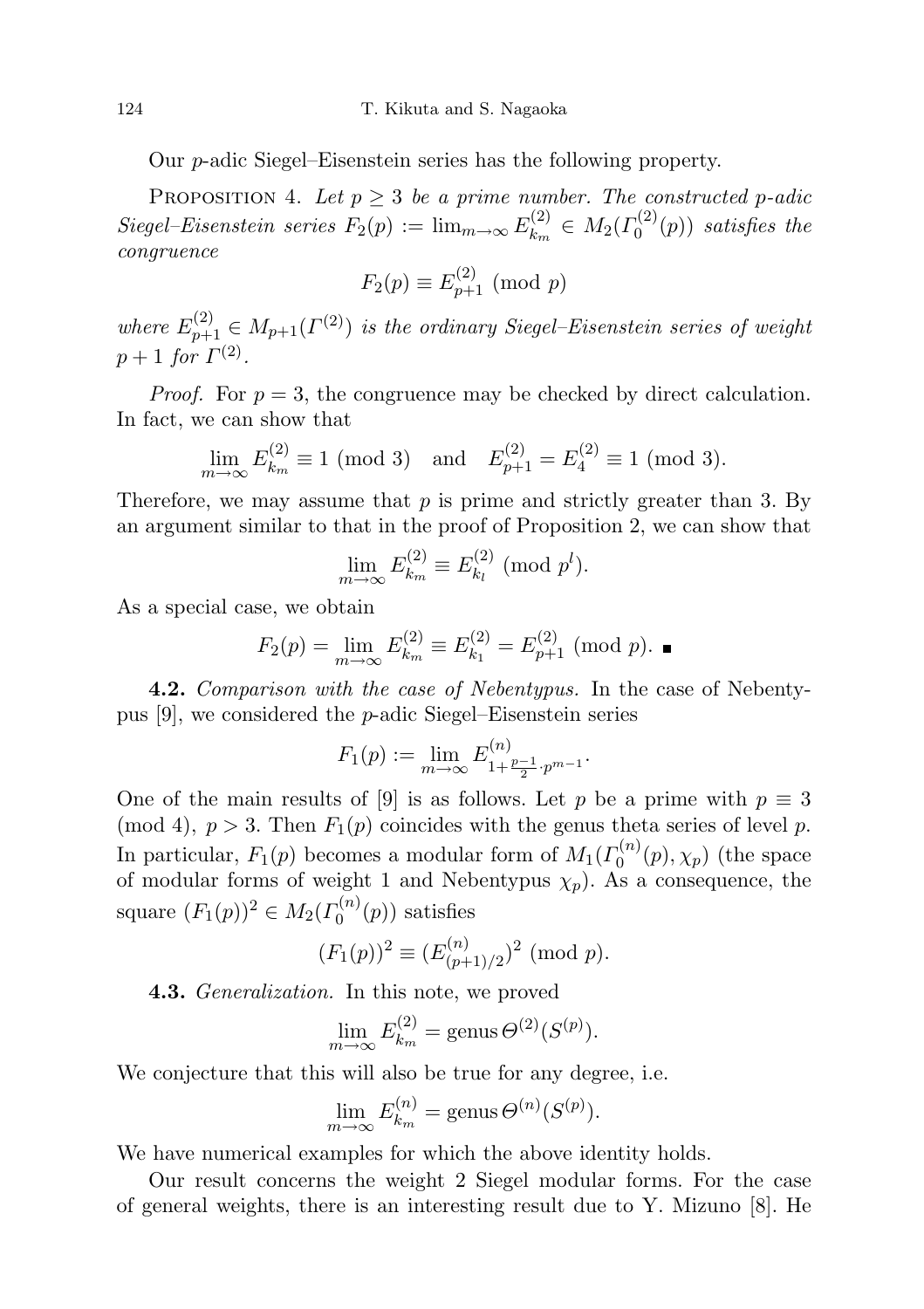considers the p-adic Siegel–Eisenstein series

$$
F_k^{(2)}(p) := \lim_{m \to \infty} E_{k+(p-1)p^{m-1}} \quad (k \text{ even } \ge 2)
$$

and shows modularity, i.e., that  $F_k^{(2)}$  $N_k^{(2)}(p) \in M_k(\Gamma_0^{(2)})$  ${\mathfrak{a}}_0^{\lambda}(p)$ ).

Let  $\Lambda = \mathbb{Z}_p[\![\Gamma]\!]$  be the Iwasawa algebra associated to  $\Gamma = \mathbb{Z}_p^{\times}$ . Then there is a  $\Lambda$ -adic Eisenstein series E of level 1 with the following properties:

- (1) The coefficients of the *q*-expansion belong to the total fraction ring of  $\Lambda$  with the constant term described by the Kubota–Leopoldt  $p$ adic zeta function.
- (2) The specialization at sufficiently large  $k \in \mathbb{Z} \backslash p\mathbb{Z}$  is the (p-stabilized) classical Eisenstein series of level 1 and weight k.

(See, for instance, Panchishkin [11], Hida [3].)

Our main theorem shows that the specialization of  $E$  at  $k = 2$  is classical. The case of  $k = 2$  is excluded in (2), thus the theorem provides an example beyond the general theory. The classicality at  $k = 1, 2$  of A-adic Siegel modular forms of degree 2 would be false in general.

Acknowledgements. We thank the referee for enlightening remarks concerning the Λ-adic modular forms.

#### References

- [1] M. Eichler and D. Zagier, *The Theory of Jacobi Forms*, Progr. Math. 55, Birkhäuser, 1985.
- [2] J. Fresnel, Nombres de Bernoulli et fonctions L p-adiques, Ann. Inst. Fourier (Grenoble) 17 (1967), 281–333.
- [3] H. Hida, Control theorems of p-nearly ordinary cohomology groups for  $SL(n)$ , Bull. Soc. Math. France 123 (1995), 425–475.
- [4] H. Katsurada, An explicit formula for Siegel series, Amer. J. Math. 121 (1999), 415–452.
- [5] H. Katsurada and S. Nagaoka, On some p-adic properties of Siegel–Eisenstein series, J. Number Theory 104 (2004), 100–117.
- [6] G. Kaufhold, Dirichletsche Reihe mit Funktionalgleichung in der Theorie der Modulfunktionen 2. Grades, Math. Ann. 137 (1959), 454–476.
- [7] H. Maass, Die Fourierkoeffizienten der Eisensteinreihen zweiten Grades , Mat.-Fys. Medd. Danske Vid. Selsk. 38 (1972), no. 14.
- [8] Y. Mizuno, p-Adic Siegel–Eisenstein series (Haupttypus case), preprint, 2007.
- [9] S. Nagaoka, On Serre's example of p-adic Eisenstein series, Math. Z. 235 (2000), 227–250.
- $[10] \quad -$ , On p-adic Hermitian Eisenstein series, Proc. Amer. Math. Soc. 134 (2006), 2533–2540.
- [11] A. A. Panchishkin, On the Siegel–Eisenstein measure and its applications, Israel J. Math. 120 (2000), 467–509.
- [12] J.-P. Serre, Formes modulaires et fonctions zêta p-adiques, in: Modular Functions of One Variable III, Lecture Notes in Math. 350, Springer, 1973, 191–268.